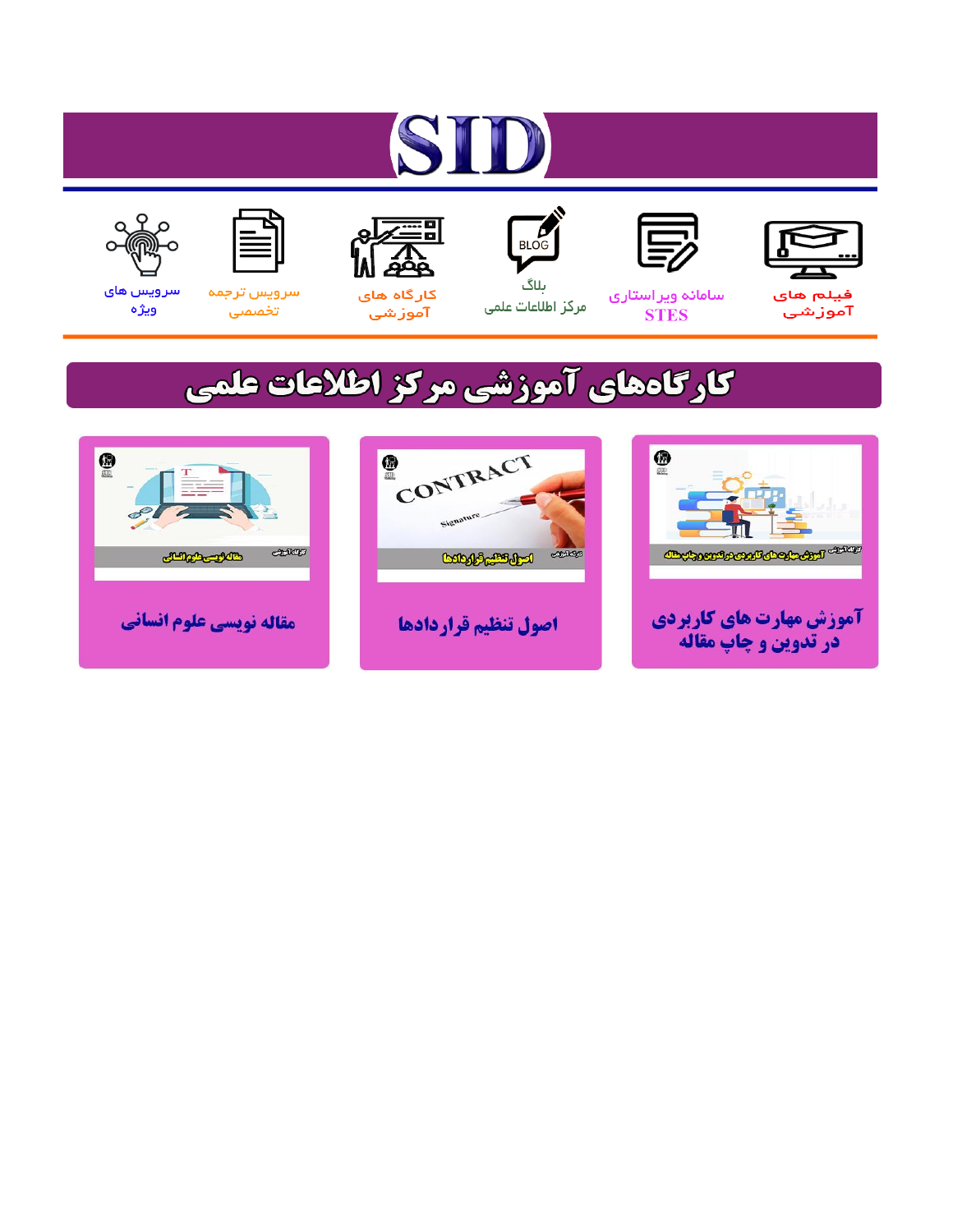

چھارمین همایش ملی بیوتکنولوڑی جمهوری اسلامی ایران كمرمان مردادماه ١٣٨٤



# **Kinetic Study of Trypsin Enzymatic Effect on Digestion of Refolded Recombinant Insulin by HPLC, Elisa, Non-Denaturing and Tris-Tricin PAGE Methods**

#### **Tahereh Sadeghcheh\*, Atousa Aliahmadi, Ali Moradi, Maryam Omidi, Mehrnaz Azami, Mansour Abachi, Soroush Sardari, Mohammad Reza Jebelli, Ahmad Adeli, Fereidoun Mahboudi\*\***

Biotechnology Research Center, Pasteur Institute of Iran Email Address: mahboudi@institute.pasteure.ac.ir

#### **Abstract**

An analytical scheme for monitoring recombinant human insulin digestion is suggested. The scheme includes high Performance Liquid Chromatography, Non-Denaturing and Tris-Tricin PAGE and Elisa .The use of this scheme at all digestion steps provided optimization of certain parameters (conditions for fusion protein FP duration of cleavage by trypsin. The proposed scheme may be used for solving various problems in digestion of other recombinant proteins.

#### **Introduction**

Insulin is a hormone which maintains the blood glucose level at the normal range and is used to treat diabetes. Recombinant human pro-insulin can be produced in *E.coli* cells as inclusion bodies. (Petrieds, D. 1995 )

Fusion protein (FP) isolated from inclusion bodies should be purified, reduced, refolded, isolated, and then Trypsinolysed. (Jonasson,, P. 1996, Lillei,H. 1998, Futami,J. 2000) With the treatment of trypsin on denatured FP, it could be converted to Arg-insulin. However, by controlling the amount of the enzyme, the reaction time, temperature, buffer concentration and the ratio of enzyme to substrate, the optimized reaction time for trypsin can be determined. (Sergeev,N.V.,2001)

#### **Materials and Methods**

Based on plasmid construction *E.coli* competent cell which donated by Institute of Biology, Pushchinov, Moscow transformation, fusion protein expression, isolation, sulfitolysis and purification of FP by DEAE Sepharose chromatography were done.(Jebelli, M.R., 2003 , Ghazi,I. 2003)

#### **Refolding**

The fractions after DEAE chromatography containing FP (protein concentration 5mg/ml in Glycin 50 mM, pH 10 ) were diluted up to final protein concentration 0.3mg/ml. The pH was adjusted to  $10.5$  with NaOH 0.2 M. The reaction was started at the desired temperature ( $4^{\circ}$ C was found to be optimal) by addition of redox agents (cystine 1.25mg and 2-ME 7.54 μl for every 177 $mg$  of protein) and the reaction mixture was incubated over night at  $4^\circ$ C.

#### **Enzymatic Cleavage by Trypsin**

The buffer of folded protein FP (0.3mg/ml) was Glycin 50mM , pH 10 and it had to be changed to Tris-HCl 50 mM, pH  $\hat{8}$  with using Centriprep (cut off 10 kDa) according to manufacturing instruction . This step repeated  $\frac{3}{2}$  times and final concentration of protein was 1mg/ml . Protein solution was pre-warmed at 370 C for 5 min. and pH was adjusted at 8.0 again . The sample of protein was subjected to trypsin (Sigma  $T-800$ ) cleavage at a ratio of  $\overline{1:}50$ (trysin: $FP$ , w/w). The sample was incubated at  $37^{\circ}$ C for 90 minute. Sampling was done at different time intervals and the reaction was stopped by addition of PMSF to final concentration of 2mM.

#### **Analytical Reversed Phase HPLC**

It was performed on a Pharmacia LKB HPLC system (pump 245, column oven 2155, HPLC manager software Pharmacia LKB biotechnology, Uppsala, Sweden, c18 column) which has a good selectivity for analysis of Insulin. Elution was carried out at a flow rate of 0.8ml/min with a linear gradient of Acetonitrile (0-100% for 80 minute) in a 0.1% TFA at 45<sup>o</sup>C. The concentration of each fraction was determined by Bradford method and all of samples were freeze-dried by CHIRIS ALPHA RVC Drier at -80<sup>o</sup>C, under vacuums.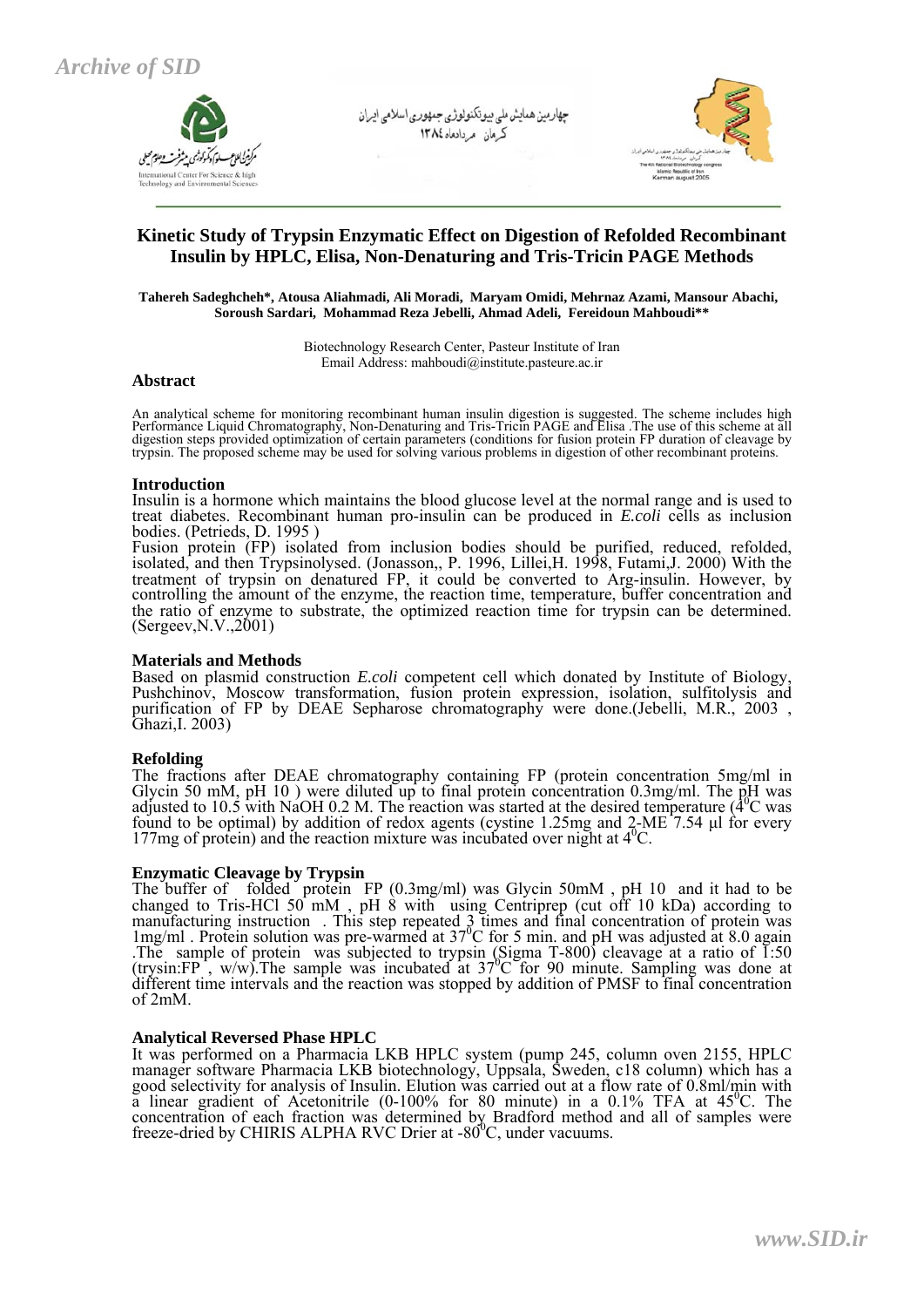

# **Tris-Tricin PAGE**

Polypeptides with the weight lower than 12KD in normal SDS-PAGE with Tris-Glycin buffer system cannot be separate properly, even in high concentration gels, so the system of Tris -Tricin was selected as a better technique for insulin and proinsulin. C% of all resolving, middle and stacking gels was  $3\%$  but  $T\%$  was  $16.5\%$ ,  $10\%$ , and  $4\%$  respectively. 50  $\mu$ g of every fraction was dissolved in dH2O and mixed with sample buffer at a ratio of 1:1 and heated at 950 C so they were applied on Tris-Tricin gel and were run at constant voltage of 100 mv for at least 4 hour.

## **Non-Denaturing PAGE**

In another analytical method all digested samples with different reaction time were applied on 15% non-denaturing PAGE containing 10% Glycerol, without any reducing agents like SDS, 2ME or heating. The gel was run at the same condition of Tris-Tricin PAGE.

## **Elisa Assay**

The assay was done by DIAPLUS Human Insulin Elisa Test Kit (Diaplus, Italy, Roma) for *invitro* diagnostic use. 10 μg of all of fractions in 50 μl dH<sub>2</sub>Oand also 50 μl of controls and calibrations in duplicated form at  $20-25^\circ$ C were applied on micro plate wells, then 100  $\mu$ l of biotinylated enzyme labeled antibody added to each well, after 120 minute incubation and washing 3 times with washing buffer, the color developed with TMB (tetramethyl benzidine) and the absorbance was read at 450 nm using a reference wavelength of 620-630 nm to minimize well imperfections in micro plate Elisa Reader (BW 50 BIOHIT).

## **Results and Discussion**

 According to patterns of non-denaturing and Tris-tricin gels, it was obvious that continuation of enzymatic assay more than 15 minute was unnecessary and maximum efficiency of reaction was between 10 to 15 minute (figure) and also the results of Elisa showed the maximum OD at 450 nm, obtained from samples with 10 to 15 minute incubation time. These results were confirmed by patterns of HPLC chromatogram.

 Separation of insulin-like Peptides is a difficult task, because of their slight difference in mass and charge, so analytical techniques such as reverse phase high performance liquid chromatography (RP-HPLC) is needed which exploit differences in molecular hydrophobicity. All samples were analyzed with human insulin Elisa kit. Immunoenzymometric assay includes high affinity and specific antibodies with different and distinct epitope recognition in excess and native antigen. The enzyme activity in the antibody-bound fraction is directly proportional to the antigen concentration. The peptides resulted from trypsinolysis could be analyzed with Tris-Tricin and non-denaturing PAGE, because these kind of gels show better separation of small peptides.



 **Figure: 15 % non-denaturing PAGE.** 

- 1) Argenine-insulin
- 2) Before digestion
- 3) Digested sample after 10 min
- 4) Digested sample after 15 min
- 5) Insulin
- 6) Digested sample after 30 min
- 7) Digested sample after 60 min
- 8) Digested sample after 90 min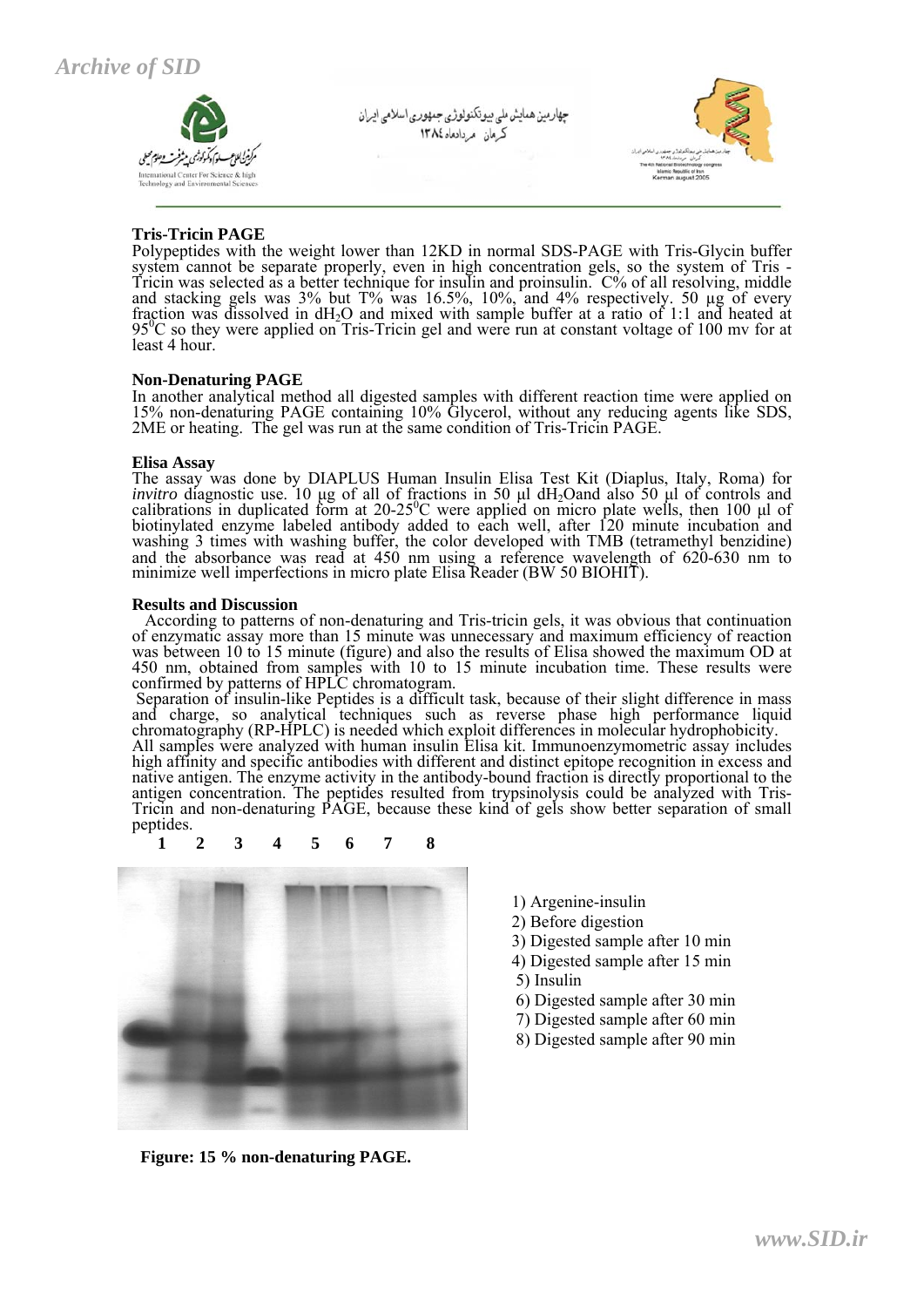

#### **References**

Futami, J., Y. Tsushima, H. Tada, M.Seno, H.Yamada, Convenient and efficient in vitro folding of disulfide containing globular protein from crude bacterialinclusion bodies, J. of Biochem.(Tokyo) 27(2000) 435-441.

Gazi, I., Radfar, A., Jebelli.m.R., Sadeghcheh, T., Azizi, M. and Mahboudi, F. 2003. purification of recombinant human insulin precursor expressed in *E. coli*. 3<sup>rd</sup> Biotechnology congress. Mashhad.

Jebelli.M.R., Sadeghcheh,T. and Mahboudi, F. 2003. Optimization of recombinant human insulin fermentation in *E. coli*.3rd biotechnology congress. Mashhad

Jonasson, P., Nilsson, J., Samuelsson, E., Moks, T., Stahl, S. and Uhlen, M.1996. Single-step cleavage of a fusion protein to obtain human insulin and its c-peptide. European journal of Biochemistry.236:656-661.

Lilie. H. , E. Schwarz, R. Rudolph, Advances in refolding of proteins produced in E.coli, Biotechnology 9 (1998) 497-501.

Nilson Joakim, Elisabet Samuelson, Tomas Moks, Stefan Sthal, Mathias Uhlen, Single step cleavage of a fusion protein to obtain human insulin and its C peptide, Euro. J. Biochem. 236,656-661 (1996)

Petrides, D., Sapidou, E. and Calandanis. J.1995. Computer –aided process analysis and economic evaluation for biosynthetic human insulin production –a case study. Biotechnology and Bioengineering.Vol 48:529-541.

Rudolph, B. and Hauke, L.1996. *In vitro* folding of inclusion body proteins. The FASEB Journal .50:49-56.

Sergeev, N.V., N.S.Gloukhova, I.V. Nazimov, Monitoring of recombinant human insulin production by RP HPLC, HPCE and matrix assisted laser desorption, J. of Chromatography A907(2001) 131-144

Tikhonov, R.T., Pechenov, S.E., Belacheu, I.A., Yakimov, S.A.2002. Recombinant human insulin, investigation of factors,influencing the folding of fusion protein-ssulfonates,biotechnological precursors of human insulin.Protein Expression and Purification.26.187-193.